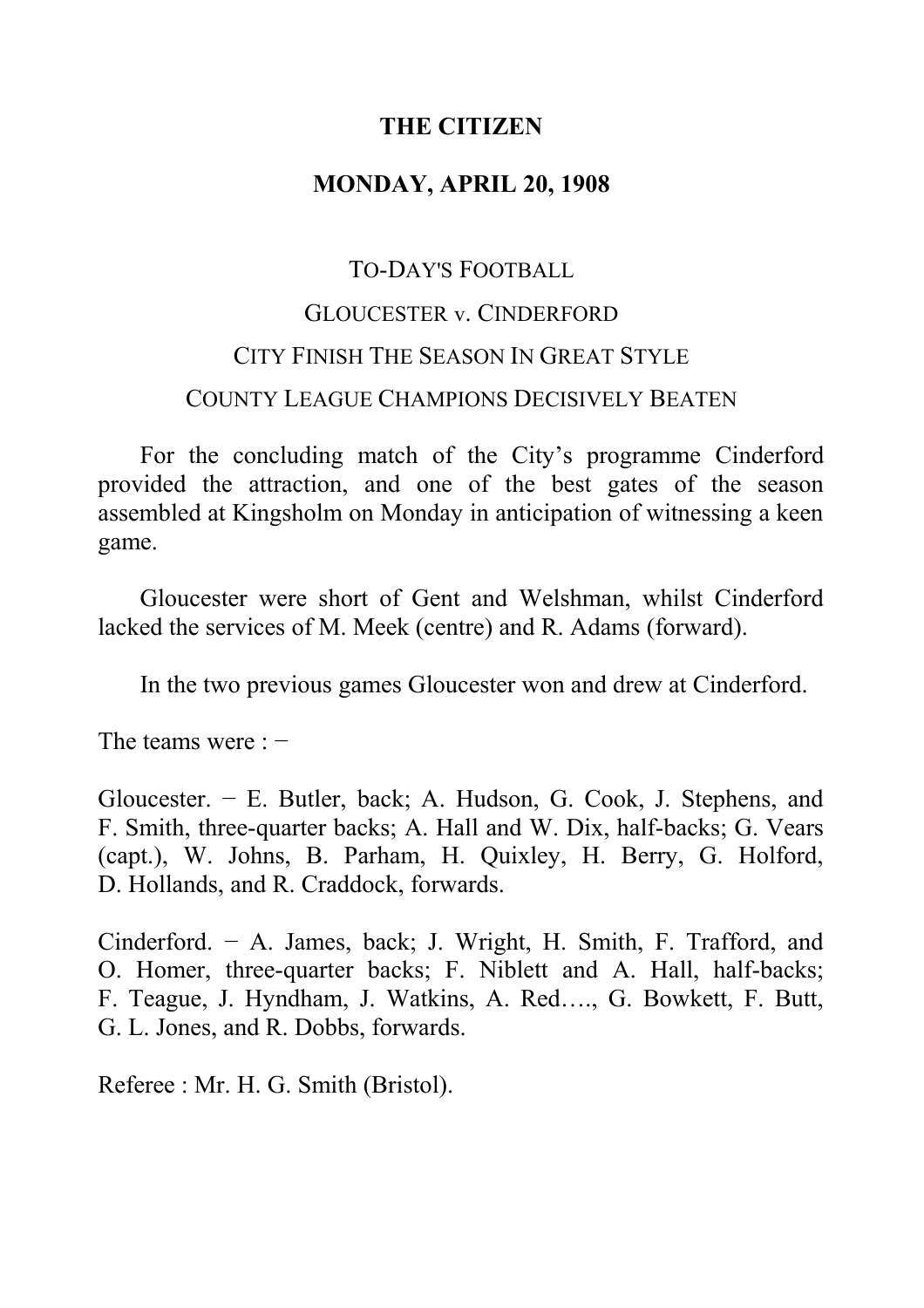#### THE GAME

Vears kicked off amidst great excitement, and the City forwards following up Quixley gathered and passed, but the movement was checked on the visitors' 25. Cinderford rushed a few yards, but Cook sent them back with a nice kick to touch. Niblett, getting hold in some loose play, punted high to Butler, who marked cleverly, and Cook with a lovely punt found touch in the Foresters' quarter.

The Cinderford forwards heeling well, Hall broke through grandly and reached the centre before being forced to pass, the ball being knocked on by Hudson. Neat play from out of touch by Cinderford gained them ground, but Cook stopped them in smart style.

Centre play followed, and then Cinderford worked down with a dangerous dribble. Cook took a flying kick, and Wright coming up sent the ball to touch-in-goal. Following the drop-out Gloucester opened out, but Dix passed all along the ground. Fortunately Cook was in position, and with a clever left-foot kick sent beautifully to touch at the centre.

Exciting play saw Cinderford penalised, and the game was taken to the visitors' quarter. Butler, with another nice punt, maintained Gloucester's position, but Jones at length changed the venue. Butler, in running in to take the ball, missed it, and Homer dribbled on with a clear field. F. Smith, however, got back and tuned the ball to touch − a lucky escape for the City.

Cinderford, playing strongly, forced matters, and some smart passing looked promising. Trafford, however, failed to take a difficult transfer, and Hudson securing, the International punted out of danger. Immediately after, from a kick over the line by Niblett, Gloucester touched down.

Re-starting, operations were vigorously contested, Cinderford having the better of the exchanges. Johns eventually led the City out, but they were forced back with some determined forward work.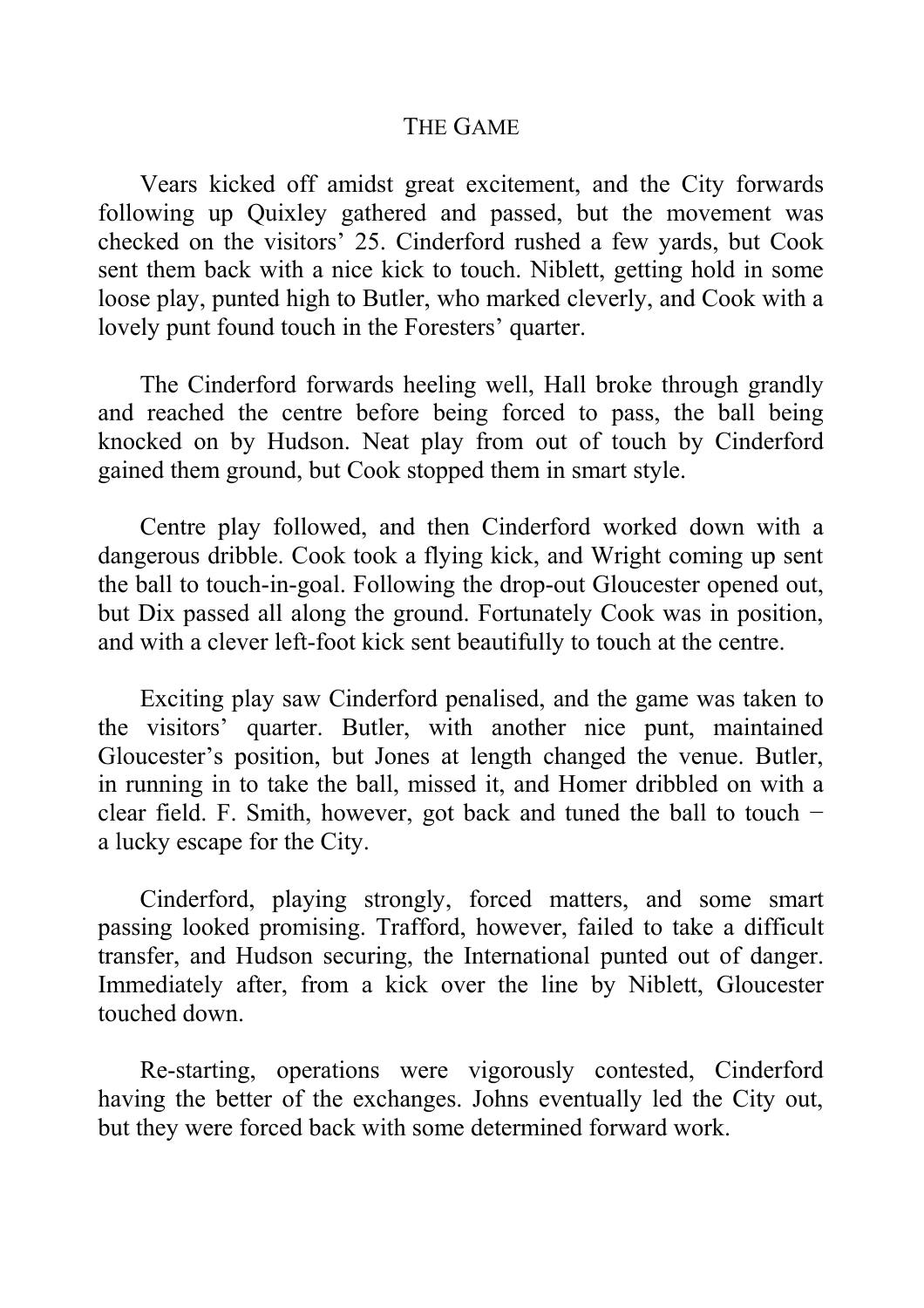Hall and Niblett combined in an effective bit of play down touch, and the forwards joining in Gloucester were hard pressed. Cinderford were getting the ball in the scrum, but Hall and Niblett were not properly supported. One passing bout gave Wright a chance, but the latter was finely tackled by Hudson.

A desperate burst by the Cinderford front looked all over for a score, for Butler unaccountably missed near his line. The ball, however, bounced the wrong way for the visitors, and the City cleared luckily. Gloucester worked out to the centre, where there was a series of exchanges by the home backs. Hudson was the last to receive, and the International, after clearing Wright, cross-kicked. Smith came along and dribbled over the line and touched down, but he was off-side.

Play was exceptionally fast, and for a time Gloucester held the advantage. A good rush by the City forwards took them close, and Watkins was pulled down a few yards outside. The ball, however, got loose and Cinderford cleared to near mid-field. Weak play by Butler lost Gloucester a lot of ground, but it was partly recovered by the home forwards.

The Foresters, however, robbed them of the ball, and with some sharp exchanges reached the home quarters. Here Dix, getting possession from a scrum, started passing, but Stephens knocked on. After this Cinderford went strongly for the line, and only a forward transfer stopped a possible score.

Gloucester kicked out to James, who dropped for goal, only missing his object by a few feet. Hudson received the ball over the line and ran out and punted to the 25-flag. Niblett and Wright combined in a neat effort down touch, but the re-pass was knocked on.

Chiefly through Cook and Hudson, Gloucester gained relief, but H. Smith stopped a rush in fine style. Near the centre Hall and Niblett passed and re-passed prettily, but the final transfer was forward when there was every chance of a score.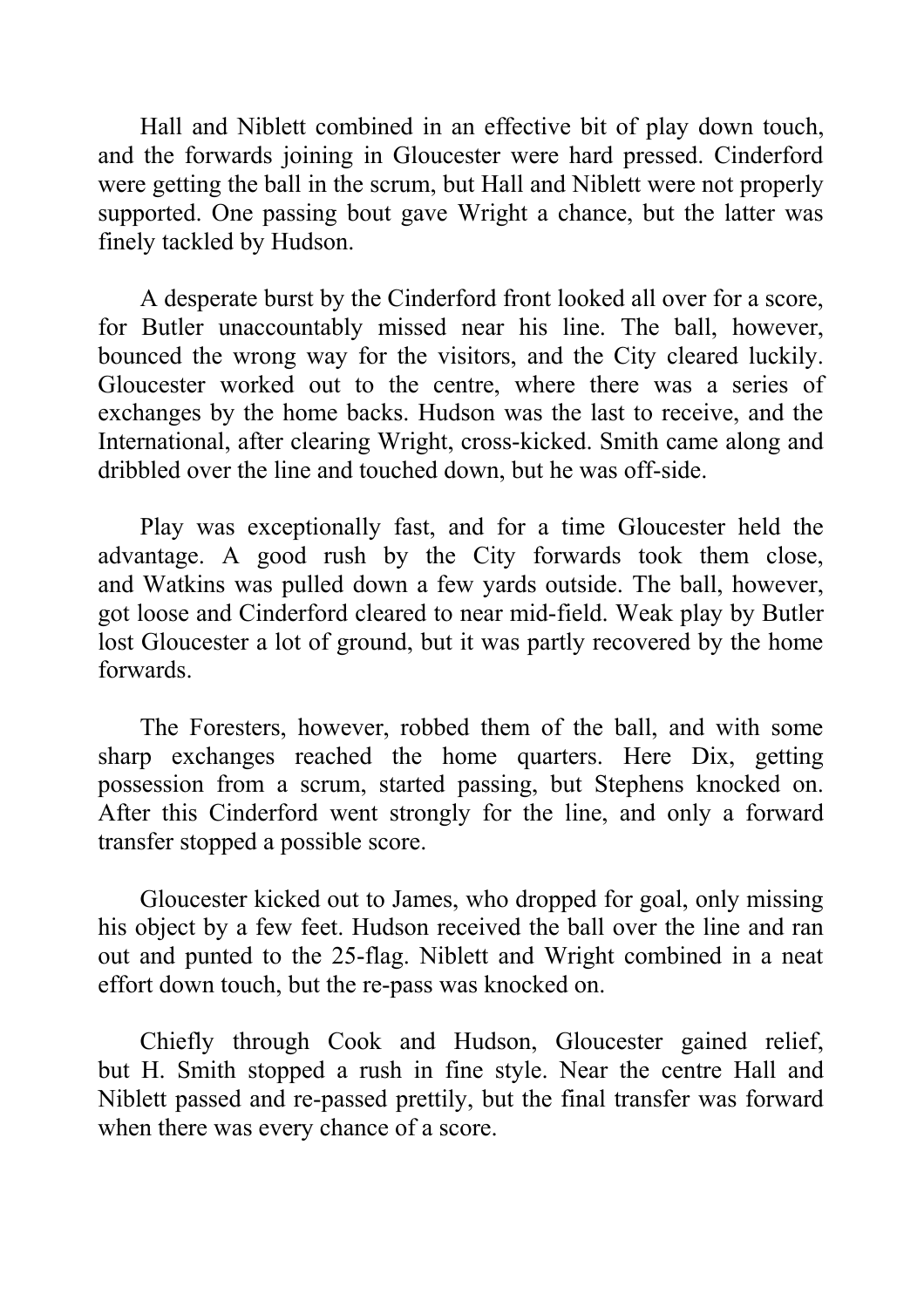Passing by Cinderford broke down, and Hudson coming through kicked to James. The International stumbled and fell when he looked like getting clear, and James picking up got in a wonderful clearance. The game continued to be fought out in the Cinderford half, and the visitors conceded a minor, from a kick over the line. The interval was soon afterwards reached.

> HALF-TIME SCORE : Gloucester …...…….….. Nil Cinderford ….......….…. Nil

Teague re-started, and after an exchange of kicks play was left just inside the home half. Cook gained some dozen yards for the City with a nice kick, and later the same player, from a free, found touch on the Cinderford 25. Gloucester heeled from the subsequent scrum, but Hudson failed to take Hall's pass, and nothing resulted.

Loose kicking enabled Cinderford to reach the centre, where in a scramble a visitor was laid out, but was able to resume. Immediately the Gloucester backs were set going, and Hudson, with half a chance, made a great dash for the corner. James, however, upset the International just outside, and though Hudson passed Gloucester could not get the ball over.

A scrum followed close to the Cinderford line, and Dix fed Hall, who ran across and transferred to Hudson. Stephens and Cook handled in turn, the latter yielding to F. Smith, the clever little wing raced over with a corner try amidst great cheering. Cook made a grand attempt to convert, the ball hitting one of the uprights.

Cook replied finely to the drop-out, and almost immediately Gloucester got on the attack. A. Hall (Gloucester) went very close and passed right on the line, but the ball was not taken. Cinderford eased the pressure slightly, but Gloucester returned with a splendid burst. The ball was taken to the line, where James fumbled, and Parham gathering crossed with a try. Cook failed at goal.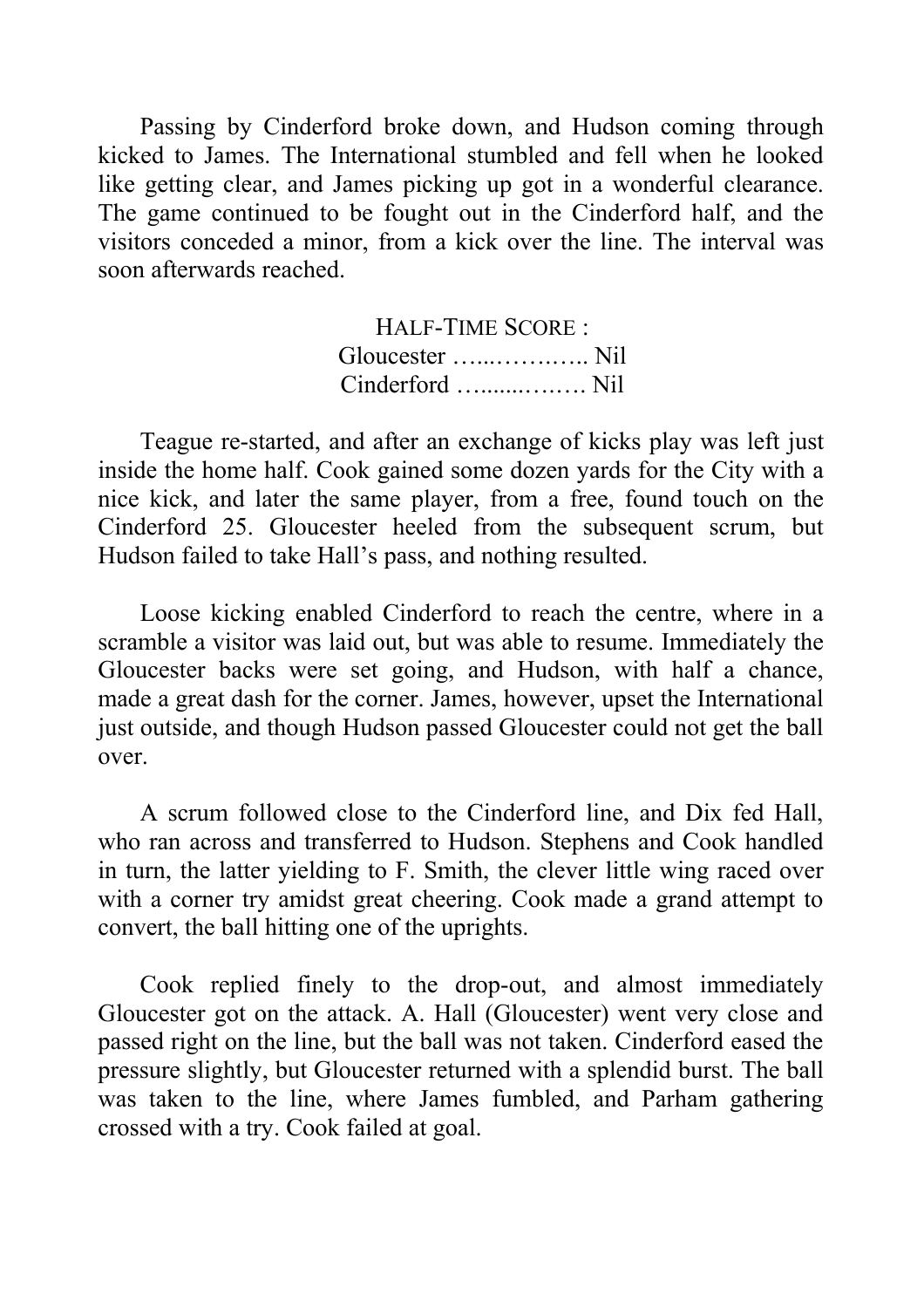Cinderford re-started, and the game continued at a big pace. The Foresters, with one big forward rush, looked dangerous, but they over-ran the ball and Butler was able to save. In their own 25 Gloucester started a passing bout, and the ball came nicely across to Hudson, who went off at a big pace. James, however, waited for his man and effected a superb tackle amidst the cheers of the visiting supporters. Matters got very warm amongst the forwards in subsequent play, and the referee had to administer a caution.

From a punt by James, Stephens received and ran round finely, putting in a punt. F. Smith followed up, but knocked on trying to gather. Next the Gloucester backs handled, but Cook was upset by H. Smith and knocked out. The Gloucester centre had to receive the attention of the ambulance men, but after a couple of minutes or so he continued.

Cinderford played up with great determination on the re-start, and they confined operations to the home half for some time. The defence, however, was very good. The Gloucester forwards at length broke away with a grand burst, but they lost the ball on reaching James, and H. Smith securing he sent to touch. After this Hall (Gloucester) and Hudson combined in a clever bit of play, which nearly resulted in a score. Gloucester, who were doing much better, again passed neatly, but Cook finding he was cut off turned round and dropped a beautiful goal.

Re-starting, Gloucester took the game in hand, and the Foresters' defence was sorely tested. Stephens and Hudson just failed to pierce the defence in a clever movement. This was followed a little later by Dix breaking away from a scrum and sending Hall over in a good position, the try being converted by Cook.

On the re-start Cinderford gained a footing in the home half, but they were beaten off. Then from a loose kick F. Smith secured and ran and passed to Cook, who cross-kicked for Parham to notch the fourth try. Cook again goaled.

In the last few minutes Gloucester were all over their opponents, but the City failed to add to their score.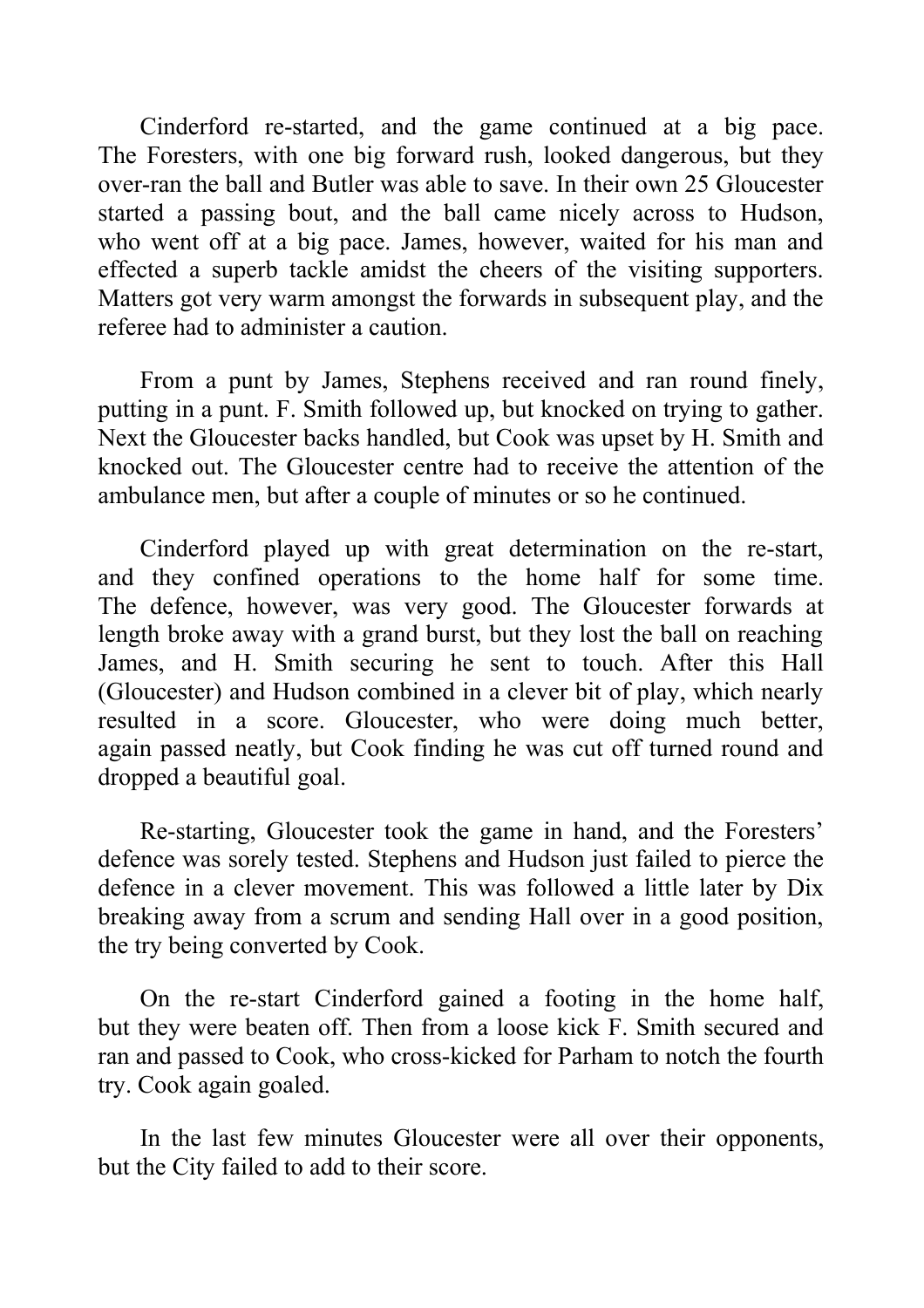## RESULT : Gloucester .... 3 goals (1d), 2 tries (20 pts) Cinderford ……………………….….. Nil

#### REMARKS

It was a grand wind up to the season, and the City's pronounced victory over the County League champions greatly pleased the home supporters. It was a red-hot game throughout, and the excitement at times reached a very high pitch.

Cinderford certainly had the better of the play in the first half, but without Hall (half-back), who was suffering from slight concussion, they were overwhelmed in the second portion, and Gloucester fully deserved all their points.

It was a terrific struggle forward, but the City eight gained the upper hand in the later stages, both in the scrums and loose. The Gloucester backs did some fine work in the second half, and with a little more luck one or two more tries might have been added.

James played a fine game at full-back for the Foresters, and his great tackle of Hudson were among the features of a spirited contest. Butler, on the home side, was erratic and made several bad mistakes.

#### GLOUCESTER A v. CINDERFORD A

This return match at Cinderford on Monday morning aroused a good deal of interest, as the home team had a ground record to maintain.

Gloucester played up the slope in the first half. After fifteen minutes Bloxsome scored behind the posts after lovely passing, W. Hall converting. Cinderford attacked on the drop-out, and Beach failed at goal.